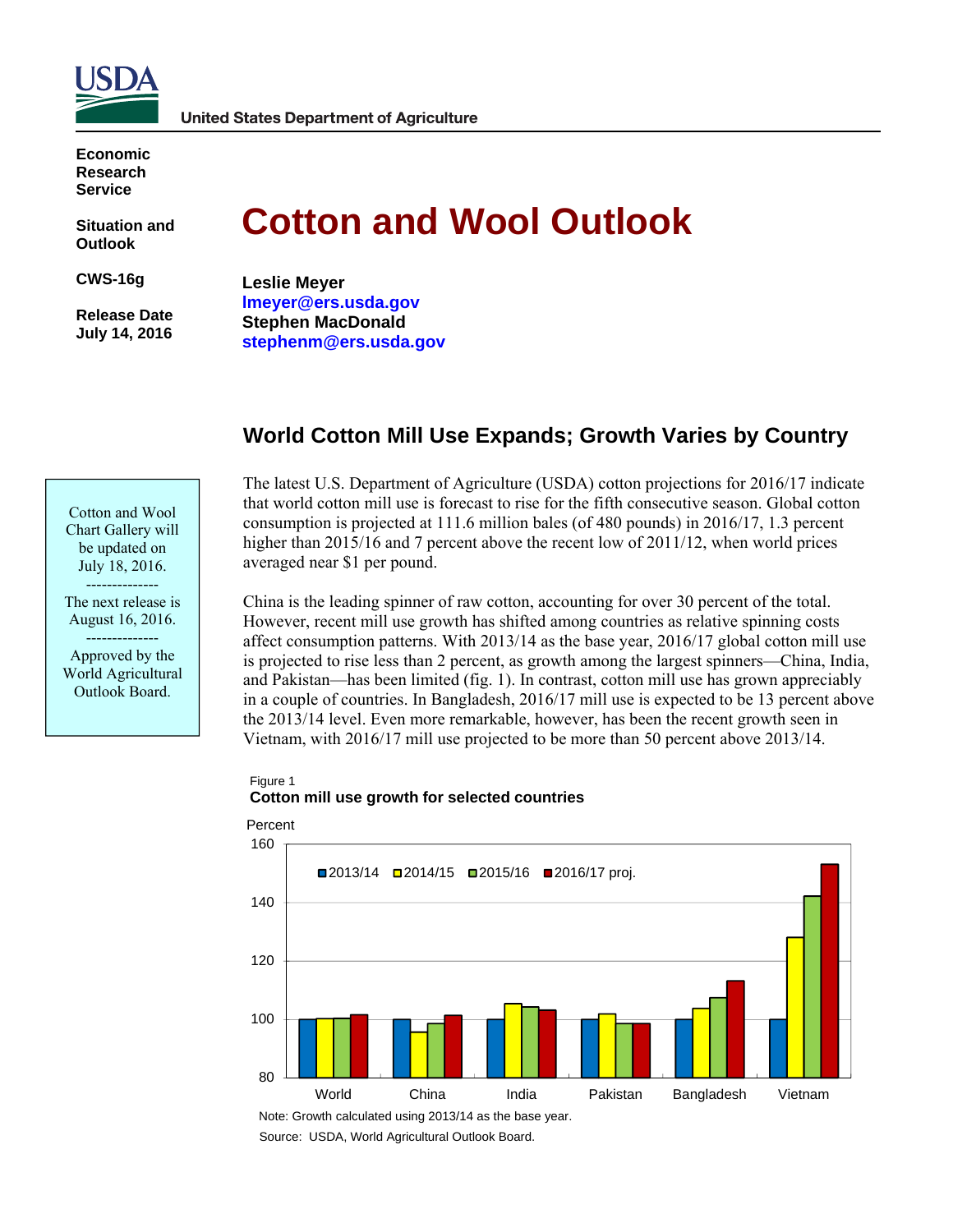## *U.S. 2016 Cotton Crop Projection Increased in July*

The 2016 U.S. cotton crop is projected at 15.8 million bales, 7 percent (1 million bales) above the June projection and 23 percent higher than the 2015 crop. The July production increase was largely attributable to the higher planted area reported in the June *Acreage* report; favorable moisture conditions in the Southwest region also contributed to the larger crop projection as reduced abandonment and higher yields were estimated. Based on the *Acreage* report, U.S. producers indicated that they had planted or intended to plant 10 million acres to cotton in 2016, 5 percent above the March indications and 17 percent above 2015, a year when excessive rainfall kept plantings from reaching initial expectations (see table 10).

Upland cotton area projections for 2016 increased for each of the Cotton Belt regions, as expected returns for cotton—compared with those for alternatives encouraged higher plantings this spring. Area in the Southwest is reported at 5.8 million acres, 16 percent higher than 2015 but still 10 percent below the recent 5 year average. Southwest upland acreage is expected to account for about 60 percent of the U.S. area in 2016, similar to the previous three seasons. In the Southeast, cotton area is estimated at 2.3 million acres, slightly above 2015, but one of the lowest levels this decade. Area in the Delta is forecast to rebound to 1.5 million acres in 2016 from the previous season's historic low of only 985,000 acres; Delta area is expected to account for 16 percent of U.S. acreage in 2016. Similarly, upland cotton area in the West is projected to rise from the smallest in nearly a century; in 2016, upland acreage is estimated at 205,000 acres, or 2 percent of the U.S. upland total. In addition, extra-long staple (ELS) cotton acreage is grown predominantly in the West. Total ELS area for 2016 is projected at 199,000 acres, 26 percent (40,000 acres) higher than 2015.

Total cotton harvested acreage is estimated at 9.3 million acres in July. U.S. abandonment—forecast at 7 percent—is based on the 10-year average abandonment by region, with the Southwest estimated at 10 percent to reflect favorable moisture conditions. The U.S. yield is projected at 815 pounds per harvested acre, compared with 2015's 766 pounds per acre and a 5-year average of 820 pounds. Yield expectations are based on 3-year average yields by region, with the Southwest adjusted upward to reflect the favorable conditions. In August, USDA's National Agricultural Statistics Service (NASS) will publish its first survey-based results for cotton production in 2016.

U.S. cotton crop development as of July 10 indicates that 57 percent of the 2016 cotton crop was squaring, equal to last season but 5 percentage points below the 2011-15 average. In addition, area setting bolls had reached 19 percent by July 10, compared with 16 percent in 2015 but equal to the 5-year average. Rainfall early this season has benefitted the cotton crop, with U.S. conditions similar to the previous 2 seasons (fig. 2). As of July 10, 54 percent of the U.S. cotton area was rated "good" or " excellent," compared with 57 percent a year earlier, while 11 percent was rated "poor" or "very poor," compared with 8 percent in 2015.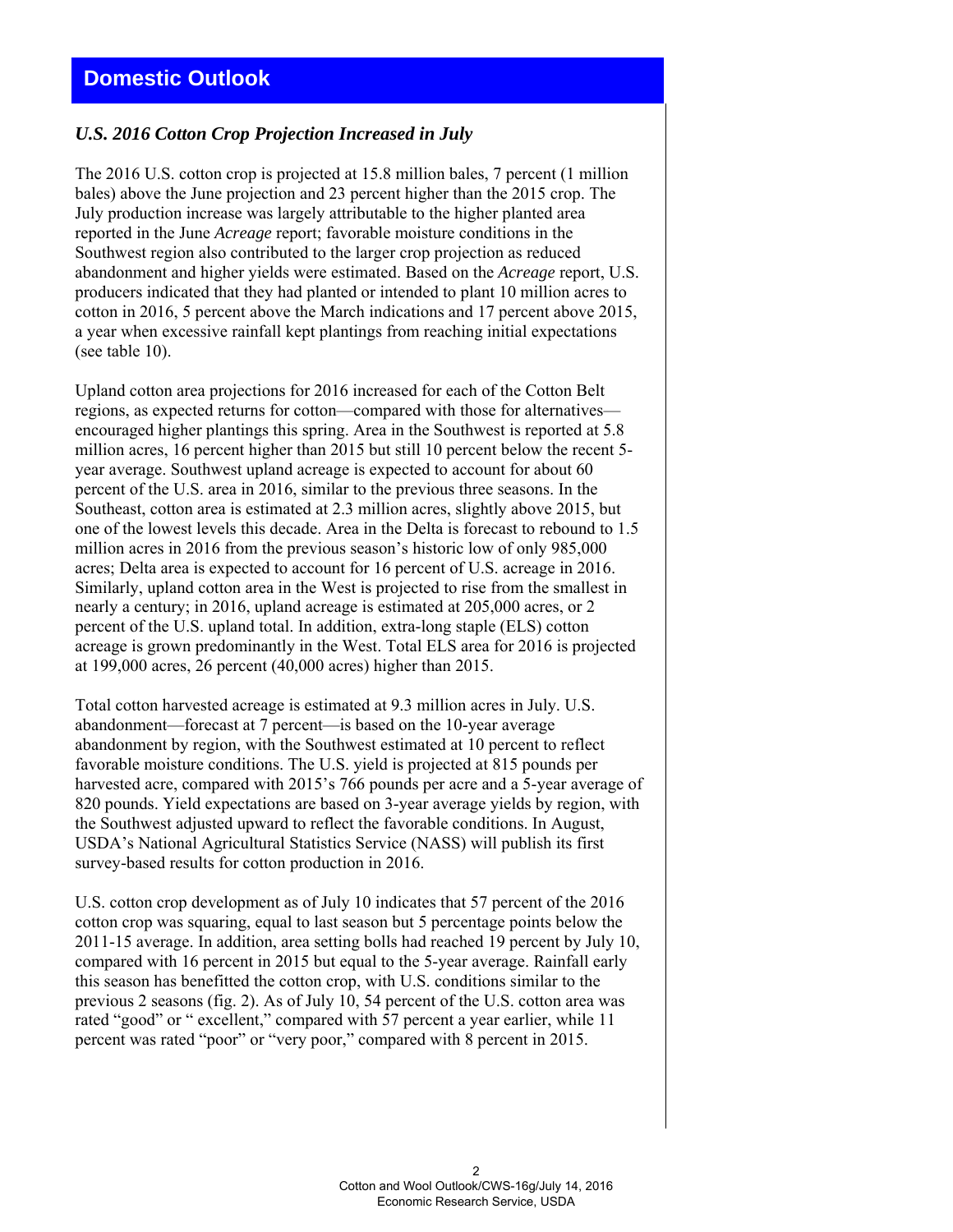#### Figure 2 **U.S. cotton crop conditions**

Index (3=fair and 4=good)



Source: USDA, *Crop Progress* reports.

## *U.S. Cotton Demand and Stocks Revised*

U.S. cotton demand and stocks for both 2015/16 and 2016/17 were revised in July. For 2015/16, U.S. cotton exports are forecast at 9.2 million bales; although 200,000 bales higher this month—due to shipments through the end of June that were stronger than previously anticipated—exports remain at their lowest since 2000/01, as the reduced 2015 U.S. crop pushed supplies to their lowest since 1984/85. Consequently, the U.S. share of world trade is projected at 27 percent, down from 2014/15's 32 percent.

For 2016/17, U.S. cotton demand was raised 1 million bales to 15.1 million, the highest in 4 years. U.S. exports were responsible for the entire increase as U.S. cotton mill use remains estimated at 3.6 million bales in 2016/17. Contributing to the export rebound are a larger supply based on increased U.S. production and the reduced 2016/17 foreign crop projection that is at its lowest since 2003/04. U.S. cotton exports in 2016/17 are projected at 11.5 million bales. With global trade only slightly higher in 2016/17, the U.S. share of world trade is expected to expand to 33.5 percent, the highest in six seasons.

Based on the latest supply and demand estimates, 2016/17 ending stocks are forecast at 4.6 million bales, up from 2015/16's 3.9 million bales and the highest level since 2008/09, when stocks were over 6 million bales. However, relative to demand, stocks in 2016/17 are expected to be similar to 2015/16, with a stocks-touse ratio of 30.5 percent. As a result, the 2016/17 upland cotton farm price is expected to range between 52 and 66 cents per pound, with the 59-cent midpoint slightly above the 58 cents per pound estimated for 2015/16.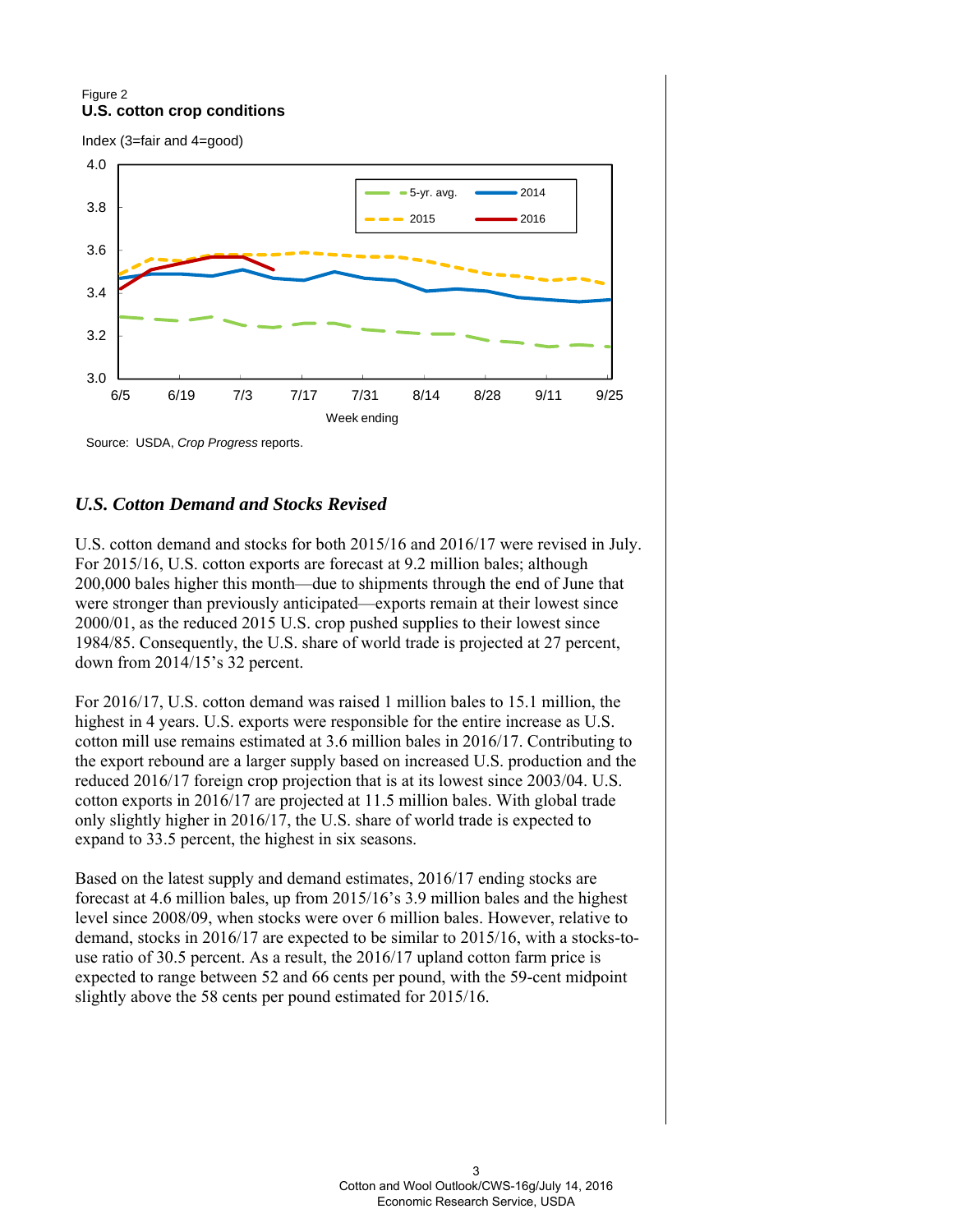# **International Outlook**

## *World Cotton Production To Rise Modestly in 2016/17*

Global 2016/17 cotton production is projected at 102.5 million bales, about 5 percent (4.6 million bales) above 2015/16. Despite the increase, output in 2016/17 is expected to remain the second lowest since 2003/04. For 2016/17, production increases are noted for most cotton producers—except China—as yields rebound from a disappointing 2015/16 season. With favorable crop alternatives, global cotton harvested area in 2016/17 is forecast at 30.2 million hectares (74.5 million acres), 400,000 hectares (1 percent) below the previous season. The world cotton yield is estimated at 740 kilograms/hectare (660 pounds per acre) in 2016/17, 3 percent below the 5-year average.

World cotton production concentration continues among a handful of countries (fig. 3). In 2016/17, the top five cotton-producing countries are forecast to account for a combined 77 percent of global production, similar to 2015/16 but slightly lower than the average for 2012/13-2014/15. India and China (the largest cotton producers) together account for nearly half of the global cotton crop.

In 2016/17, India is forecast to produce 27.5 million bales of cotton. While lower area is anticipated, a return to average yields is projected to push India's crop 700,000 bales above 2015/16; India's share of global production is estimated at nearly 27 percent. For China, 2016/17 cotton production is projected to decline 1 million bales (nearly 4.5 percent) to 21.5 million, contributing 21 percent of world production. Area devoted to cotton in China continues to decline and, at 2.9 million hectares in 2016/17, is at historically low levels.



#### Figure 3 **Share of total cotton production by major producer**

Source: USDA, *World Agricultural Supply and Demand Estimates* reports.

#### *Global Cotton Consumption Estimates Increased in July*

Estimates of world cotton consumption for 2015/16 and 2016/17 were raised in July, continuing the slow recovery in global cotton mill use over the last several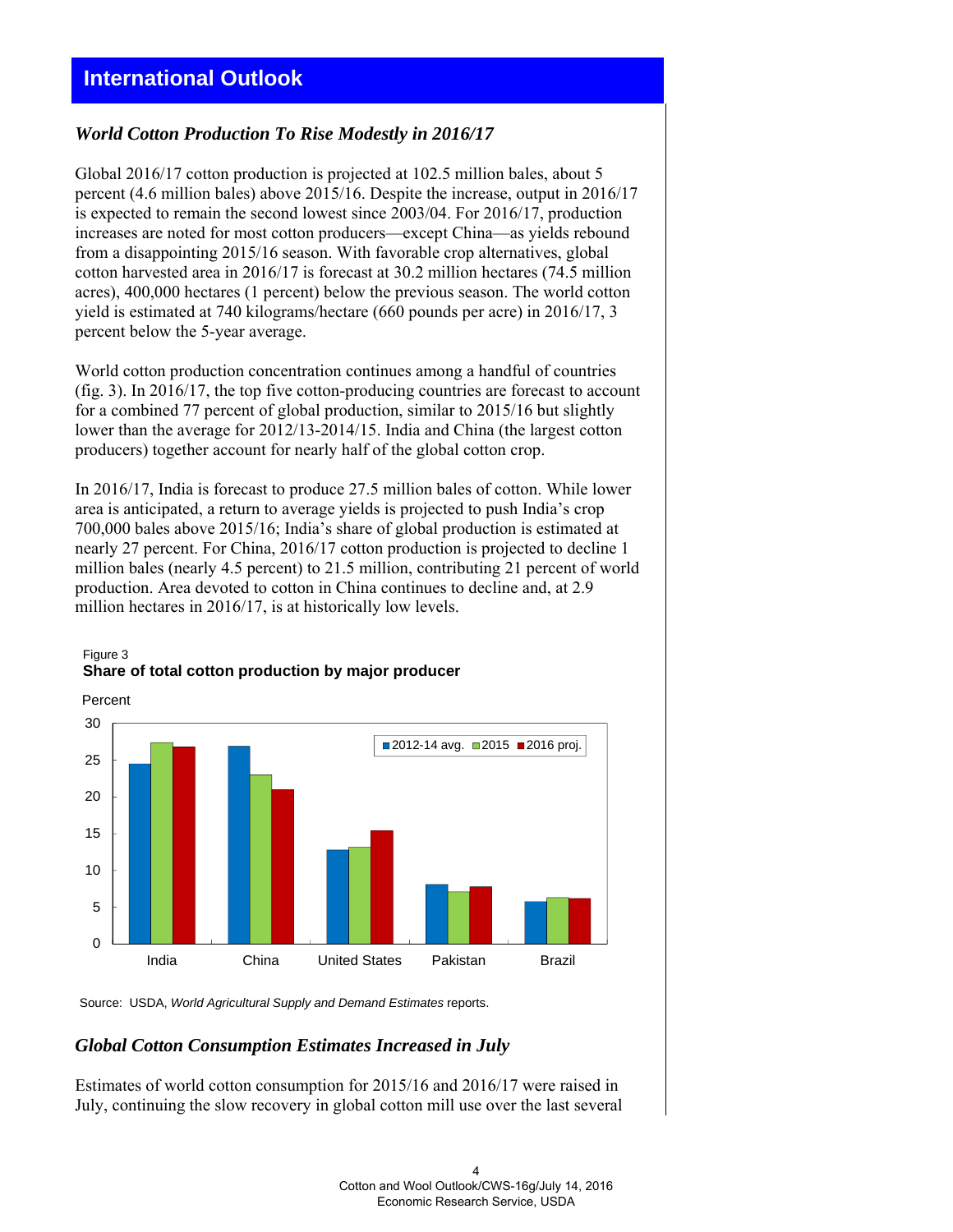years. For 2015/16, global cotton mill use is now projected at 110.2 million bales, 1.4 million bales above the June estimate and marginally higher than 2014/15. The July gain was attributable to a 1.5-million-bale increase for China, where consumption is now estimated at 34 million bales; a slowdown in China's cotton yarn imports coupled with the recent strong sales of China's reserve stocks indicate that mills are consuming more cotton than previously estimated.

For 2016/17, July's world consumption projection is placed at 111.6 million bales, 1 million bales higher than the June forecast. The global increase resulted from a 1.5-million-bale increase in projected consumption for China that paralleled the 2015/16 increase; however, offsetting this gain somewhat were July decreases for India and Pakistan, countries that supply cotton yarn to China. Mill use in China is now forecast to reach 35 million bales during 2016/17, the highest in 4 years. India's consumption is projected at 24 million bales, down slightly from 2015/16, while mill use in Pakistan is unchanged from 2015/16 at 10.25 million bales. Meanwhile, 2016/17 cotton consumption is expected to expand in Turkey (+1 percent), Bangladesh (+5 percent), and Vietnam (+8 percent).

# *World Stocks To Decline Moderately in 2016/17*

Global ending stocks are forecast at 91.3 million bales for 2016/17, a 9-percent (9 million-bale) reduction from 2015/16, as world consumption exceeds production for the second consecutive season. While China continues to hold the majority of global cotton supplies, stocks in China are projected to decline 9 million bales (15 percent) to 51.7 million bales in 2016/17; this follows a 7-million-bale reduction in 2015/16. Current policies in China are expected to reduce stocks further in subsequent seasons. In 2016/17, China is forecast to hold 57 percent of the global stock total, compared with more than 60 percent during the previous three seasons.

Year-to-year changes in projected 2016/17 stocks for countries outside of China are about offsetting. While stocks are expected to rise in the United States and India, lower stocks are forecast for Brazil and Pakistan. The global stocks-to-use ratio is projected to fall 9 percentage points to 82 percent by the end of 2016/17, the lowest since 2011/12. Consequently, world cotton prices (A Index) are expected to increase slightly from 2015/16's estimate of 70 cents per pound.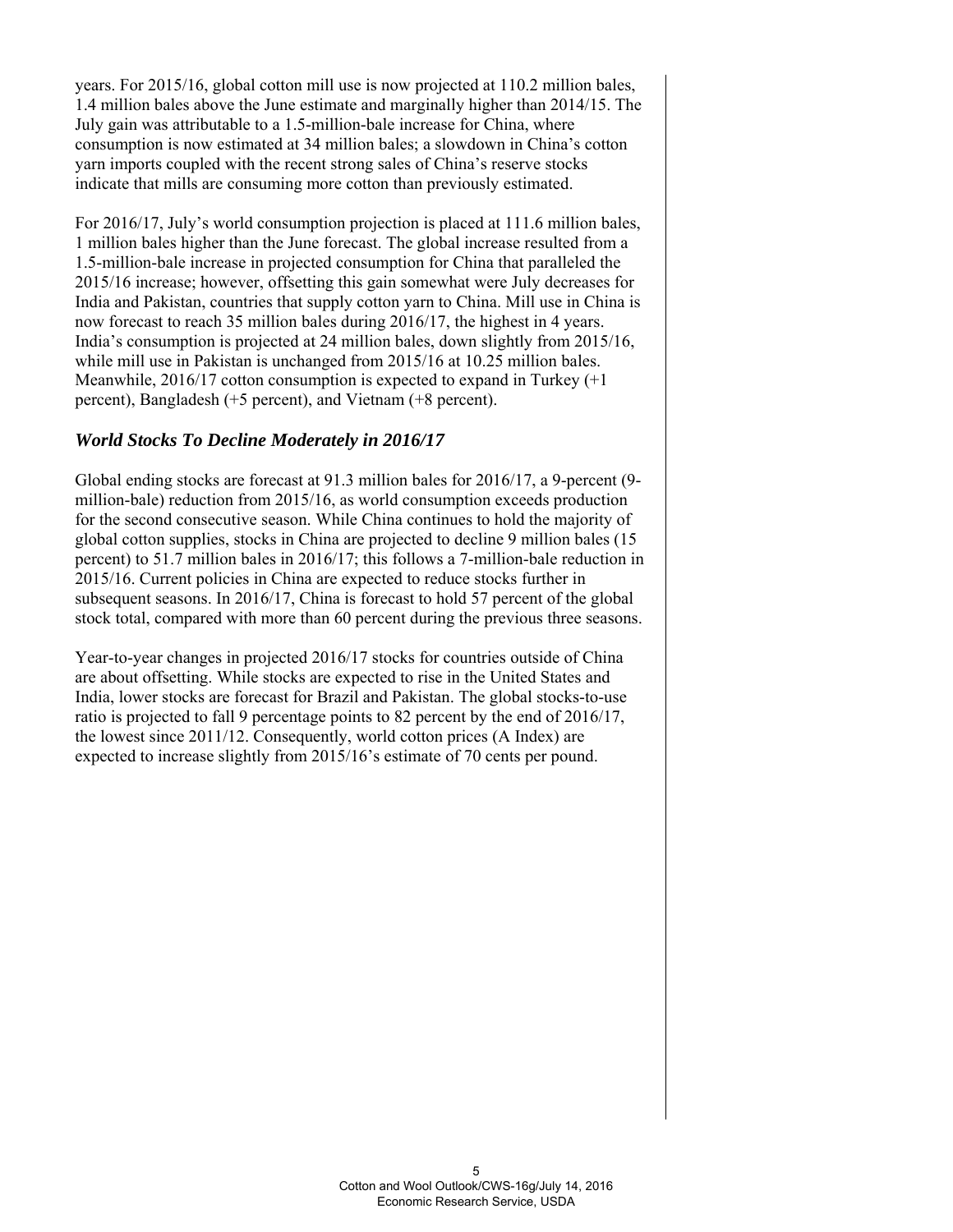# **Highlight**

## *China's Cotton Consumption Rising in 2015/16 and 2016/17*

USDA has raised its 2015/16 estimate of China cotton consumption and its 2016/17 forecast. A 3-percent year-to-year increase in consumption is now foreseen for 2015/16 instead of a decline, the first increase in consumption since 2009/10. Continued consumption growth in 2016/17 also is expected, but at a marginally slower rate, as China continues cycling cotton out of its National Reserve at competitive prices and demand for China's textile exports remains relatively robust.

China began reforming its policies for supporting cotton farmers in 2015, reducing the premium paid for cotton in China relative to the outside world and starting to reduce government-owned stocks of cotton from the unprecedented level reached in 2014/15. During most of 2015, China's cotton textile trade surplus deteriorated as exports shrank and imports rose (fig. 4). However, since December 2015, a new textile trade pattern appears to have emerged, with imports (primarily yarn) contracting and exports (primarily clothing) expanding. This suggests cotton consumption rose in China during 2015/16. While only about half of China's cotton spinning is destined for exported products, $<sup>1</sup>$  the competitive forces that first</sup> discouraged and then encouraged China's net exports of cotton products also influenced demand within China to some degree.

Trends in textile trade are not the only evidence of rising consumption in China. Cotton prices have risen strongly in China since near the initiation of the 2016 reserve selling program—with Zhengzhou futures rising from around 10,000 Renminbi (RMB)/ton to nearly 15,000 RMB/ton—and demand from mills for cotton from the reserve has been very robust. Virtually all of the cotton offered for sale from the reserve has been purchased in every week of the reserve selling campaign that began in May.

## *Background on China's Textile Trade*

Between China's December 2001 accession to the World Trade Organization (WTO) and the end of 2007, China's cotton textile imports and exports appeared to be following parallel trends. Growth rates were trending down, with import growth rates slipping into negative territory, and net cotton textile exports appeared to be on a strong upward trend. The onset of the Great Recession and the introduction of a high level of domestic price support for cotton in China brought a period of volatility to China's cotton textile trade, with exports realizing significant negative growth first as the world economy contracted in 2009, and then again as high domestic price supports reduced the competitiveness of China's cotton spinners in 2011 and 2012. Import growth leapt to unprecedented highs in 2012 as yarn poured into China from around the world.

In the long run, China's demographics and significant success in raising wages since its WTO accession are expected to erode China's ability to maintain its position as the world's leading textile exporter. But there are many factors that suggest the erosion will not be precipitous. China's superior physical and institutional infrastructure significantly reduces the time needed to deliver apparel, and rising wages will have less impact on the capital-intensive yarn producing segment of the supply chain than on the final labor-intensive clothing assembly

1 For more information on the exported and domestic shares of China's textile industry, see ERS's 2015 publication, *Cotton Policy in China*. http://www.ers.usda.gov/media/181305 4/cws-15c-01.pdf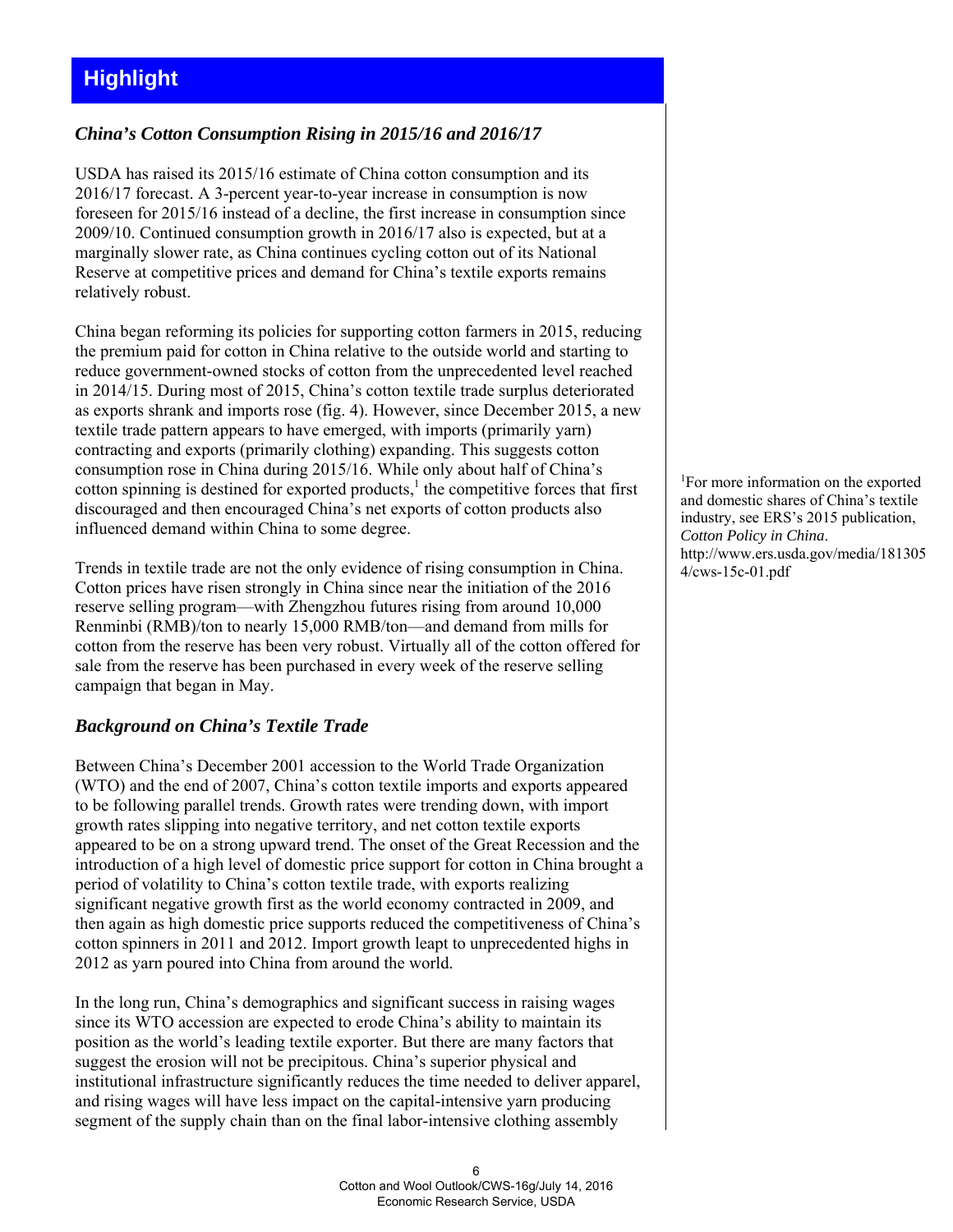portion. China's role as a supplier of fabric to other clothing exporting countries is likely to persist even as its preeminence in clothing exports begins to wane.

In the short run, the transition from a period when China's textile mills were hampered by a lack of access to competitively-priced cotton to the current phase means China can reduce its yarn imports and more actively compete for export sales of fabric and clothing. Analysis of trends in China's textile trade is hampered by annual variation in the timing of China's Spring Festival or New Year, but year-to-year comparisons of both imports and exports for recent months other than January-March suggest China's net textile exports are again on an upward path. Gains in exports for December 2015, April 2016, and May 2016 from a year earlier were 5, 12, and 7 percent, respectively. Imports contracted 8, 23, and 7 percent from the year before in those months. It is possible that these gains were exaggerated by the poor performance of trade during the year before, but the combination of robust textile export performance with strong demand for cotton from China's National Reserve and rising cotton prices suggests that a 3-percent annual rate of cotton consumption growth in China in 2015/16 and 2016/17 is likely.

Recent developments have renewed the access of China's significant textile infrastructure to competitively priced raw material, resulting in increased efficiencies for global consumption of cotton. China's capacity for producing and delivering textiles is far superior to that of many other countries, facilitating the delivery of a greater volume of final product. As a result, world textile markets can potentially support an increase in China's cotton consumption larger than the decrease in consumption elsewhere due to reduced yarn sales to China.



#### Figure 4 **China's cotton textile trade2 changes from year-earlier: 2009-16**

Source: USDA, Economic Research Service calcuations based on data from China Customs.

2 Data converted to a raw-fiberequivalent basis. For more information on these conversions, see ERS's 2009 publication, *Fiber Use for Textiles and China's Cotton Textile Exports*. http://www.ers.usda.gov/media/183797 /cws08i01.pdf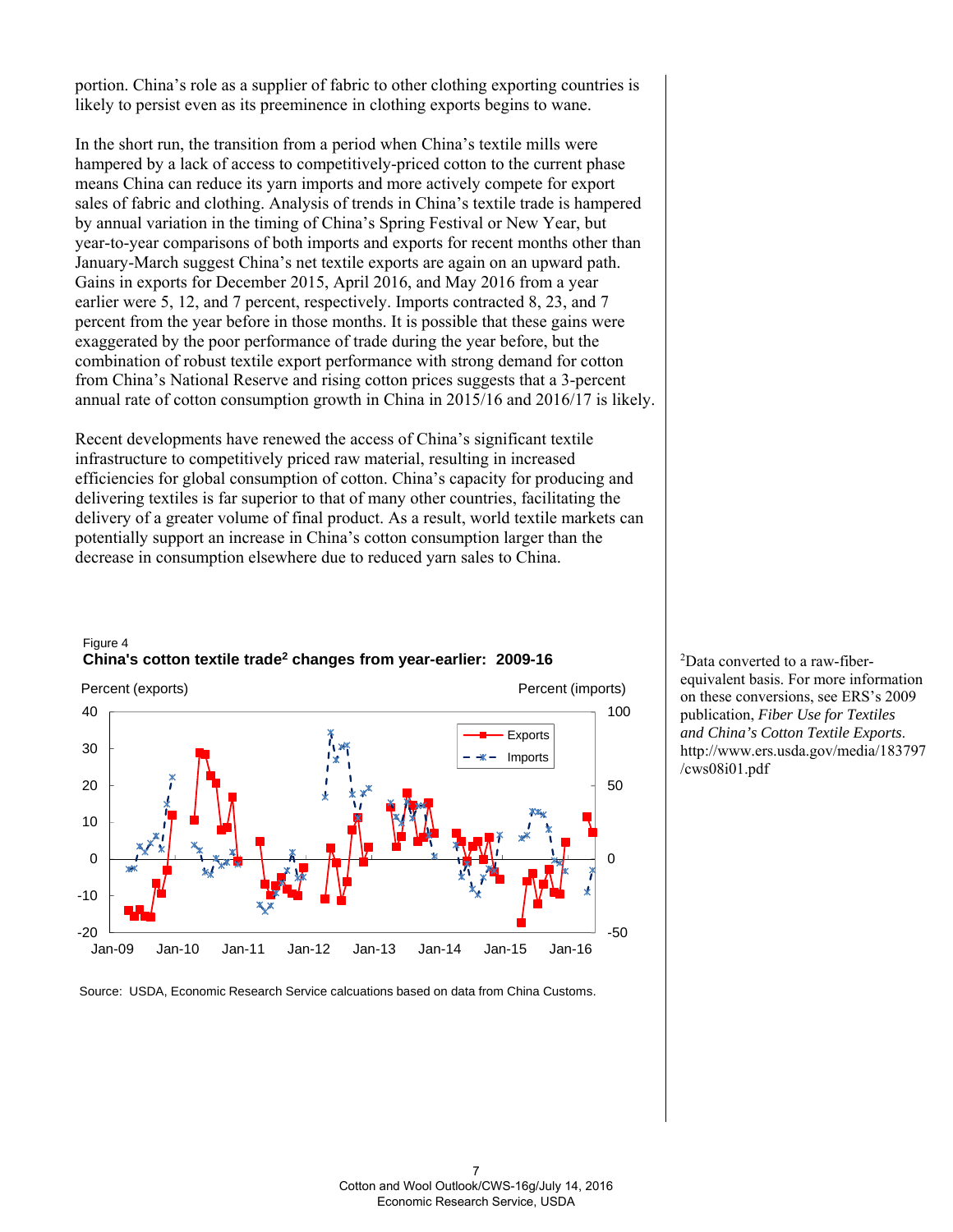# **Contacts and Links**

#### **Contact Information**

Leslie Meyer (U.S. cotton & textiles) (202) 694-5307 lmeyer@ers.usda.gov Stephen MacDonald (foreign cotton) (202) 694-5305 stephenm@ers.usda.gov Carolyn Liggon (web publishing) (202) 694-5056 cyliggon@ers.usda.gov

**Subscription Information**

Subscribe to ERS e-mail notification service at http://www.ers.usda.gov/subscribe-to-ers -e-newsletters.aspx to receive timely notification of newsletter availability.

#### *Data*

Cotton and Wool Monthly Tables (http://ers.usda.gov/publications/cws-cotton-andwool-outlook)

Cotton and Wool Chart Gallery (http://www.ers.usda.gov/data-products/cotton-andwool-chart-gallery.aspx#.UguTC6z8J8E)

## *Related Websites*

**WASDE** http://usda.mannlib.cornell.edu/MannUsda/viewDocumentInfo.do?documentID=1194

Cotton Topics http://www.ers.usda.gov/topics/crops/cotton-wool.aspx

Cotton and Wool Outlook http://usda.mannlib.cornell.edu/MannUsda/viewDocumentInfo.do?documentID=1281

The U.S. Department of Agriculture (USDA) prohibits discrimination in all its programs and activities on the basis of race, color, national origin, age, disability, and where applicable, sex, marital status, familial status, parental status, religion, sexual orientation, genetic information, political beliefs, reprisal, or because all or a part of an individual's income is derived from any public assistance program. (Not all prohibited bases apply to all programs.) Persons with disabilities who require alternative means for communication of program information (Braille, large print, audiotape, etc.) should contact USDA's TARGET Center at (202) 720-2600 (voice and TDD). To file a complaint of discrimination, write to USDA, Director, Office of Civil Rights, 1400 Independence Avenue, SW, Washington, DC 20250-9410 or call (800) 795-3272 (voice) or (202) 720-6382 (TDD). USDA is an equal opportunity provider and employer.

#### **E-mail Notification**

Readers of ERS outlook reports have two ways they can receive an e-mail notice about release of reports and associated data.

• Receive timely notification (soon) after the report is posted on the web) via USDA's Economics, Statistics, and Market Information System (which is housed at Cornell University's Mann Library). Go to http://usda.mannlib.cornell.edu/Mann Usda/aboutEmailService.do and follow the instructions to receive e-mail notices about ERS, Agricultural Marketing Service, National Agricultural Statistics Service, and World Agricultural Outlook Board products.

• Receive weekly notification (on Friday afternoon) via the ERS website. Go to http://www.ers.usda.gov/subscribeto-ers-e-newsletters.aspx and follow the instructions to receive notices about ERS outlook reports, Amber Waves magazine, and other reports and data products on specific topics. ERS also offers RSS (really simple syndication) feeds for all ERS products. Go to http://www.ers.usda.gov/rss/ to get started.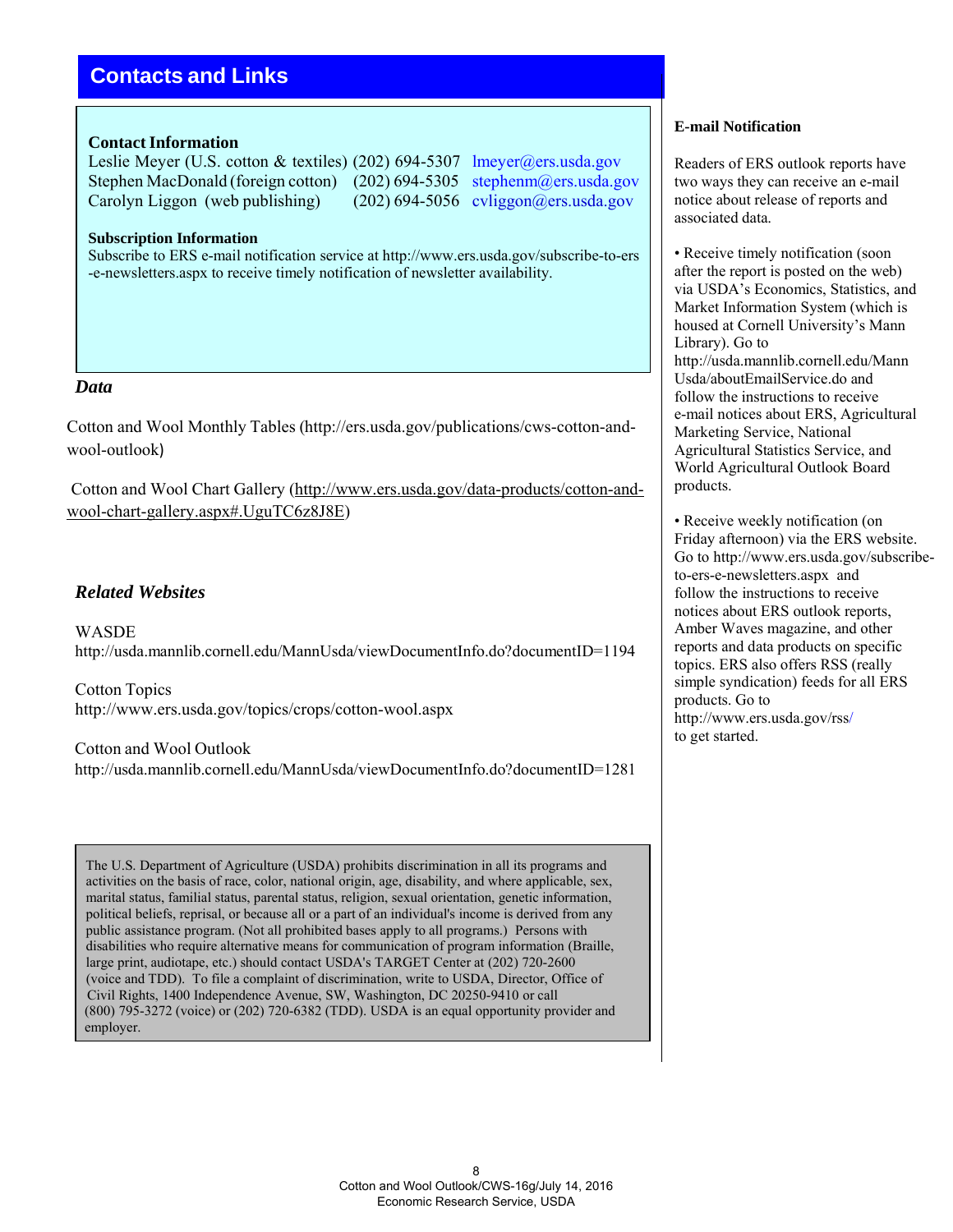|                               |         |        | 2016/17              |        |
|-------------------------------|---------|--------|----------------------|--------|
| Item                          | 2015/16 | May    | June                 | July   |
|                               |         |        | <b>Million acres</b> |        |
| Upland:                       |         |        |                      |        |
| Planted                       | 8.422   | 9.347  | 9.347                | 9.824  |
| Harvested                     | 7.920   | 8.588  | 8.588                | 9.104  |
|                               |         |        | Pounds               |        |
| Yield/harvested acre          | 755     | 792    | 792                  | 802    |
|                               |         |        | <b>Million bales</b> |        |
| Beginning stocks              | 3.441   | 3.830  | 3.945                | 3.754  |
| Production                    | 12.455  | 14.165 | 14.165               | 15.215 |
| Total supply <sup>1</sup>     | 15.927  | 18.005 | 18.120               | 18.979 |
| Mill use                      | 3.525   | 3.575  | 3.575                | 3.575  |
| Exports                       | 8.675   | 9.950  | 9.950                | 10.950 |
| Total use                     | 12.200  | 13.525 | 13.525               | 14.525 |
| Ending stocks <sup>2</sup>    | 3.754   | 4.470  | 4.585                | 4.444  |
|                               |         |        | Percent              |        |
| Stocks-to-use ratio           | 30.8    | 33.0   | 33.9                 | 30.6   |
|                               |         |        | 1000 acres           |        |
|                               |         |        |                      |        |
| Extra-long staple:<br>Planted | 158.5   | 215.0  | 215.0                | 199.0  |
| Harvested                     | 154.9   | 212.0  | 212.0                | 196.0  |
|                               |         |        |                      |        |
|                               |         |        | Pounds               |        |
| Yield/harvested acre          | 1,342   | 1,438  | 1,438                | 1,433  |
|                               |         |        | 1,000 bales          |        |
| Beginning stocks              | 259     | 170    | 155                  | 146    |
| Production                    | 433     | 635    | 635                  | 585    |
| Total supply <sup>1</sup>     | 696     | 805    | 790                  | 731    |
| Mill use                      | 25      | 25     | 25                   | 25     |
| Exports                       | 525     | 550    | 550                  | 550    |
| Total use                     | 550     | 575    | 575                  | 575    |
| Ending stocks <sup>2</sup>    | 146     | 230    | 215                  | 156    |
|                               |         |        | Percent              |        |
| Stocks-to-use ratio           | 26.5    | 40.0   | 37.4                 | 27.1   |

Table 1--U.S. cotton supply and use estimates

Note: 1 bale = 480 pounds.

<sup>1</sup>Includes imports. <sup>2</sup>Includes unaccounted.

Source: USDA, World Agricultural Outlook Board.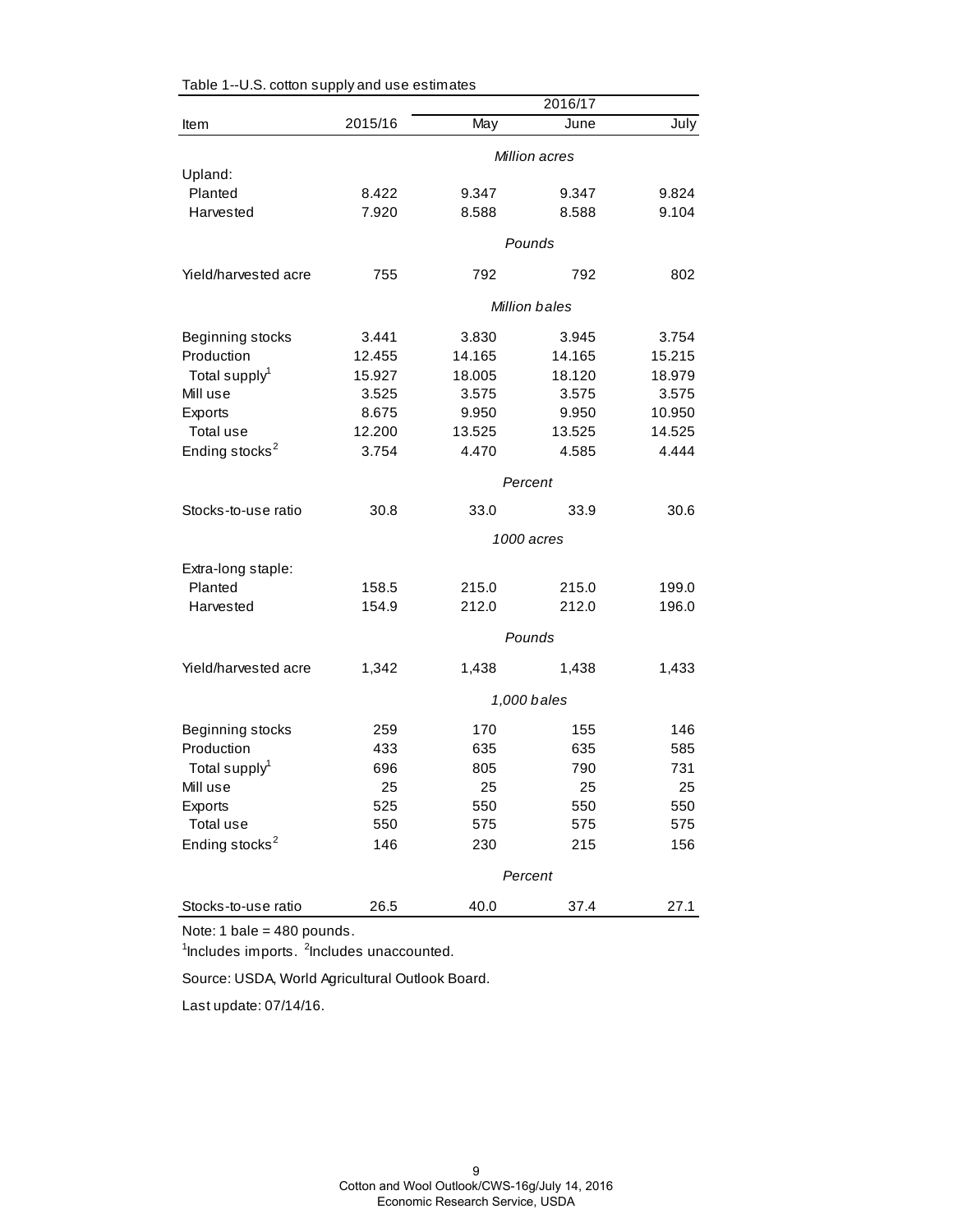|                      |               | 2016/17 |        |        |  |  |
|----------------------|---------------|---------|--------|--------|--|--|
| Item                 | 2015/16       | May     | June   | July   |  |  |
|                      | Million bales |         |        |        |  |  |
| Supply:              |               |         |        |        |  |  |
| Beginning stocks--   |               |         |        |        |  |  |
| World                | 112.46        | 102.84  | 102.08 | 100.27 |  |  |
| Foreign              | 108.76        | 98.84   | 97.98  | 96.37  |  |  |
| Production--         |               |         |        |        |  |  |
| World                | 97.92         | 104.36  | 103.17 | 102.55 |  |  |
| Foreign              | 85.03         | 89.56   | 88.37  | 86.75  |  |  |
| Imports--            |               |         |        |        |  |  |
| World                | 34.30         | 33.10   | 33.33  | 34.35  |  |  |
| Foreign              | 34.26         | 33.09   | 33.32  | 34.34  |  |  |
| Use:                 |               |         |        |        |  |  |
| Mill use--           |               |         |        |        |  |  |
| World                | 110.20        | 110.78  | 110.59 | 111.60 |  |  |
| Foreign              | 106.65        | 107.18  | 106.99 | 108.00 |  |  |
| Exports--            |               |         |        |        |  |  |
| World                | 34.31         | 33.11   | 33.33  | 34.36  |  |  |
| Foreign              | 25.11         | 22.61   | 22.83  | 22.86  |  |  |
| Ending stocks--      |               |         |        |        |  |  |
| World                | 100.27        | 96.48   | 94.73  | 91.29  |  |  |
| Foreign              | 96.37         | 91.78   | 89.93  | 86.69  |  |  |
|                      | Percent       |         |        |        |  |  |
| Stocks-to-use ratio: |               |         |        |        |  |  |
| World                | 91.0          | 87.1    | 85.7   | 81.8   |  |  |
| Foreign              | 90.4          | 85.6    | 84.1   | 80.3   |  |  |

Table 2--World cotton supply and use estimates

Note: 1 bale = 480 pounds.

Source: USDA, World Agricultural Outlook Board.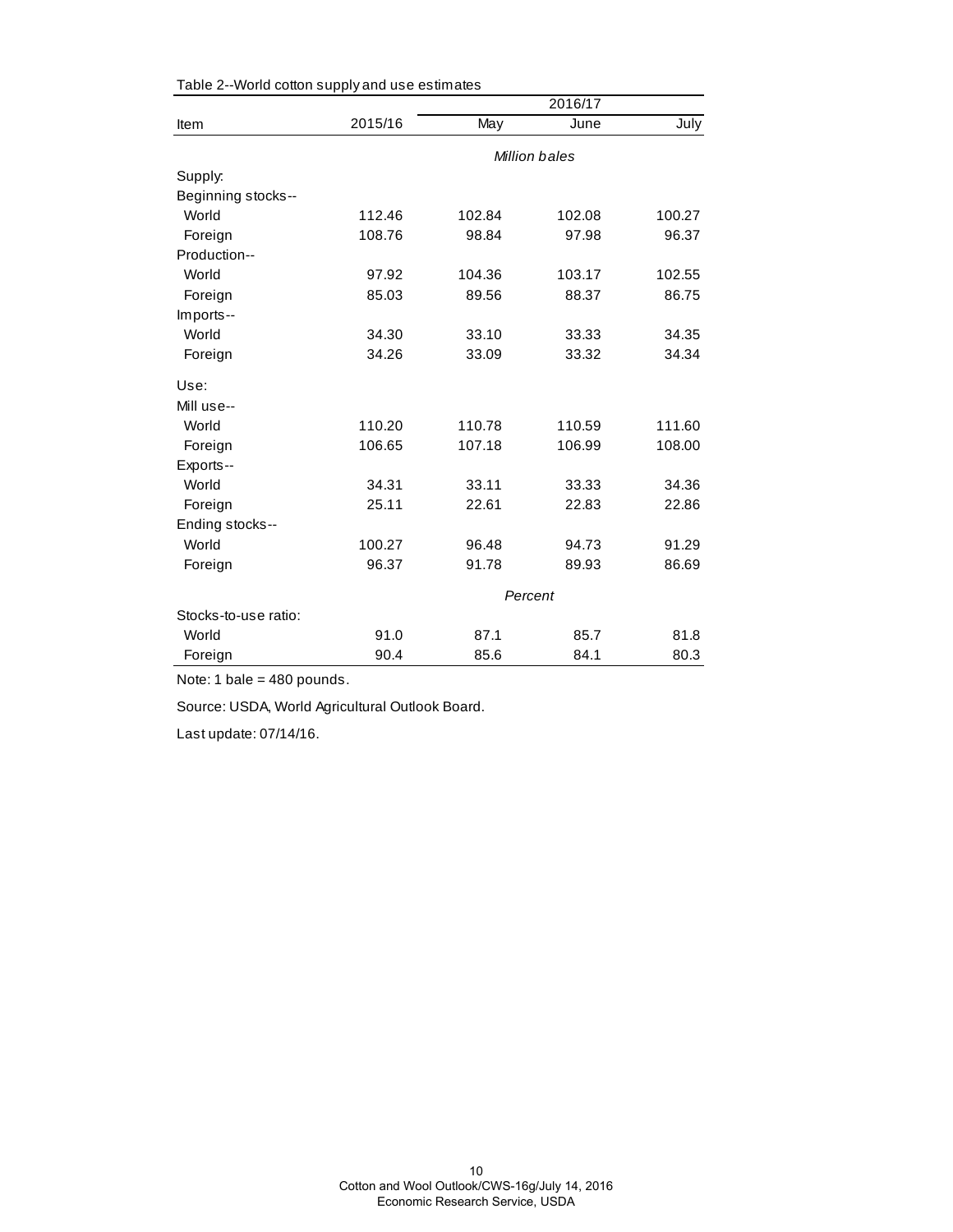| Table 3--U.S. fiber supply |           |                |         |           |
|----------------------------|-----------|----------------|---------|-----------|
|                            | Mar.      | Apr.           | May     | May       |
| ltem                       | 2016      | 2016           | 2016    | 2015      |
|                            |           | 1,000 bales    |         |           |
|                            |           |                |         |           |
| Cotton:                    |           |                |         |           |
| Stocks, beginning          | 10,472    | 9,082          | 7,751   | 8,118     |
| Ginnings                   | 0         | 0              | 0       | 0         |
| Imports since August 1     | 29.4      | 31.1           | 31.7    | 10.6      |
|                            |           | Million pounds |         |           |
| Manmade:                   |           |                |         |           |
| Production                 | 551.1     | 541.8          | 561.4   | 525.9     |
| Noncellulosic              | 551.1     | 541.8          | 561.4   | 525.9     |
| Cellulosic                 | <b>NA</b> | NA.            | NA.     | <b>NA</b> |
| Total since January 1      | 1,592.0   | 2,133.8        | 2,695.2 | 2,654.0   |
|                            |           |                |         |           |
|                            | Feb.      | Mar.           | Apr.    | Apr.      |
|                            | 2016      | 2016           | 2016    | 2015      |
|                            |           | Million pounds |         |           |
| Raw fiber imports:         | 181.5     | 192.8          | 195.0   | 223.0     |
| Noncellulosic              | 164.8     | 176.1          | 180.8   | 204.6     |
| Cellulosic                 | 16.7      | 16.7           | 14.2    | 18.4      |
| Total since January 1      | 374.3     | 567.1          | 762.2   | 768.9     |
|                            |           |                |         |           |
| Wool and mohair:           |           | 1,000 pounds   |         |           |
| Raw wool imports, clean    | 321.8     | 600.5          | 942.4   | 657.0     |
| 48s-and-finer              | 250.5     | 531.3          | 573.2   | 388.6     |
| Not-finer-than-46s         | 71.4      | 69.2           | 369.2   | 268.3     |
|                            |           |                |         |           |
| Total since January 1      | 886.4     | 1,486.9        | 2,429.3 | 2,381.8   |
| Wool top imports           | 173.6     | 277.6          | 270.5   | 258.2     |
| Total since January 1      | 431.5     | 709.0          | 979.6   | 1,147.2   |
| Mohair imports, clean      | 0.0       | 13.2           | 0.0     | 0.0       |
| Total since January 1      | 0.0       | 13.2           | 13.3    | 0.0       |

Note: 1 bale = 480 pounds.  $NA = Not available$ .

Sources: USDA, National Agricultural Statistics Service; U.S. Dept. of Commerce, U.S. Census Bureau; and *Fiber Organon* .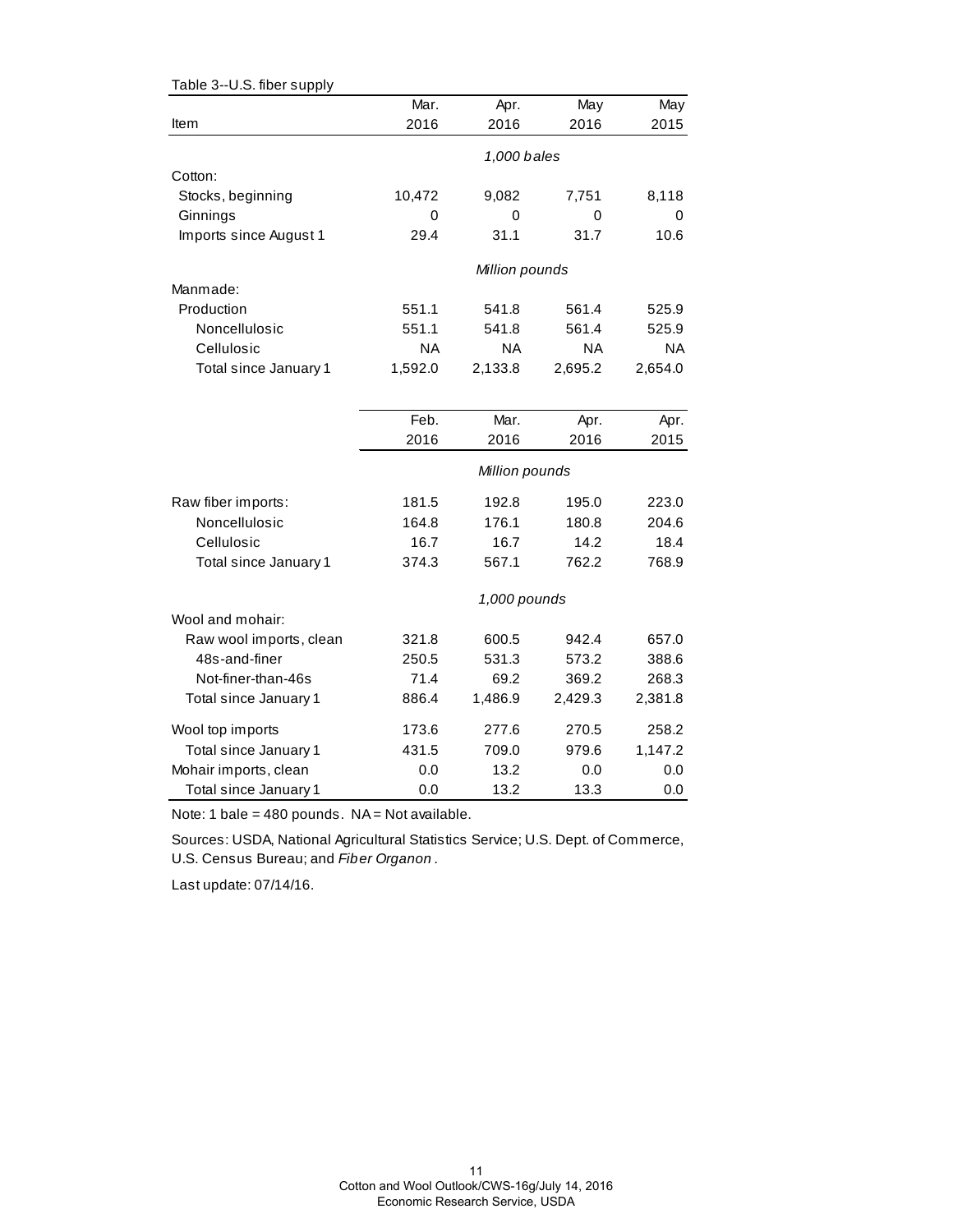| Table 4--U.S. fiber demand            |       |                |         |         |
|---------------------------------------|-------|----------------|---------|---------|
|                                       | Mar.  | Apr.           | May     | May     |
| Item                                  | 2016  | 2016           | 2016    | 2015    |
|                                       |       | 1,000 bales    |         |         |
| Cotton:                               |       |                |         |         |
| All consumed by mills <sup>1</sup>    | 293   | 296            | 289     | 317     |
| Total since August 1                  | 2,298 | 2,595          | 2,884   | 2,951   |
| Daily rate                            | 12.8  | 14.1           | 13.1    | 15.1    |
| Upland consumed by mills <sup>1</sup> | 291   | 294            | 287     | 315     |
| Total since August 1                  | 2,282 | 2,575          | 2,863   | 2,929   |
| Daily rate                            | 12.6  | 14.0           | 13.1    | 15.0    |
| Upland exports                        | 1,053 | 983            | 1,004   | 1,391   |
| Total since August 1                  | 4,905 | 5,887          | 6,891   | 9,080   |
| Sales for next season                 | 181   | 72             | 336     | 270     |
| Total since August 1                  | 1,143 | 1,215          | 1,551   | 1,400   |
| Extra-long staple exports             | 49.9  | 54.7           | 61.7    | 69.0    |
| Total since August 1                  | 335.5 | 390.2          | 451.9   | 303.4   |
| Sales for next season                 | 0.9   | 2.4            | 23.4    | 1.4     |
| Total since August 1                  | 0.9   | 3.3            | 26.7    | 1.7     |
|                                       | Feb.  | Mar.           | Apr.    | Apr.    |
|                                       | 2016  | 2016           | 2016    | 2015    |
|                                       |       | Million pounds |         |         |
| Manmade:                              |       |                |         |         |
| Raw fiber exports                     | 45.0  | 48.9           | 51.1    | 50.1    |
| Noncellulosic                         | 44.6  | 48.3           | 49.6    | 49.7    |
| Cellulosic                            | 0.4   | 0.6            | 1.5     | 0.4     |
| Total since January 1                 | 89.5  | 138.4          | 189.4   | 200.6   |
|                                       |       | 1,000 pounds   |         |         |
| Wool and mohair:                      |       |                |         |         |
| Raw wool exports, clean               | 225.0 | 806.4          | 449.3   | 319.1   |
| Total since January 1                 | 528.5 | 1,334.9        | 1,784.1 | 1,446.3 |
| Wool top exports                      | 76.7  | 66.2           | 89.6    | 1.1     |
| Total since January 1                 | 191.5 | 257.7          | 347.3   | 21.9    |
| Mohair exports, clean                 | 40.7  | 0.0            | 31.9    | 64.5    |
| Total since January 1                 | 69.5  | 69.5           | 101.4   | 666.3   |

Note: 1 bale = 480 pounds.

<sup>1</sup>Estimated by USDA.

Sources: USDA, Farm Service Agency; USDA, Foreign Agricultural Service, U.S. Export Sales; U.S. Dept. of Commerce, U.S. Census Bureau; and *Fiber Organon.*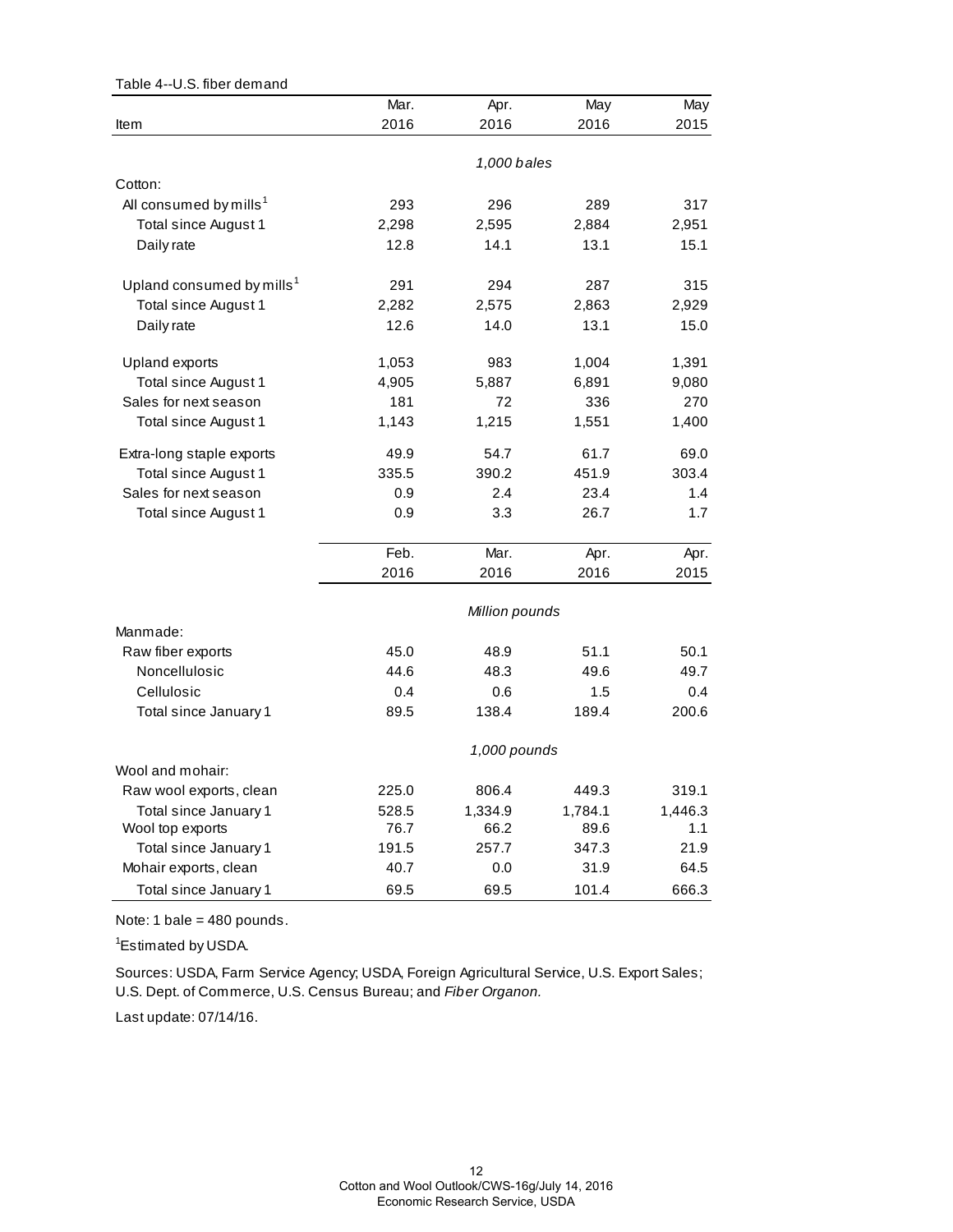| rable J--0.3. and wond liber prices |           |                   |           |        |
|-------------------------------------|-----------|-------------------|-----------|--------|
|                                     | Apr.      | May               | June      | June   |
| Item                                | 2016      | 2016              | 2016      | 2015   |
|                                     |           |                   |           |        |
|                                     |           | Cents per pound   |           |        |
| Domestic cotton prices:             |           |                   |           |        |
| Adjusted world price                | 49.51     | 51.01             | 54.92     | 50.71  |
| Upland spot 41-34                   | 59.65     | 60.36             | 62.78     | 62.86  |
| Pima spot 02-46                     | 125.50    | 125.50            | 125.50    | 149.00 |
| Average price received by           |           |                   |           |        |
| upland producers                    | 55.80     | 57.60             | NA.       | 66.80  |
| Far Eastern cotton quotes:          |           |                   |           |        |
| A Index                             | 69.94     | 70.25             | 74.06     | 72.40  |
| Memphis/Eastern                     | 74.06     | 74.19             | 76.90     | 75.38  |
| Memphis/Orleans/Texas               | 71.31     | 71.19             | 73.90     | 74.63  |
| California/Arizona                  | 74.81     | 74.94             | 77.65     | 77.13  |
|                                     |           | Dollars per pound |           |        |
| Wool prices (clean):                |           |                   |           |        |
| <b>U.S. 58s</b>                     | 3.05      | 3.26              | 3.32      | 3.36   |
| Australian 58s <sup>1</sup>         | 4.06      | 4.01              | 4.14      | 4.21   |
| U.S. 60s                            | 3.27      | 3.40              | 3.41      | 3.48   |
| Australian 60s <sup>1</sup>         | <b>NQ</b> | <b>NQ</b>         | <b>NQ</b> | NQ.    |
| U.S. 64s                            | 3.99      | 4.00              | 3.98      | 3.99   |
| Australian 64s <sup>1</sup>         | 4.89      | 4.80              | 4.86      | 5.17   |

Table 5--U.S. and world fiber prices

NA = Not available. NQ = No quote.

<sup>1</sup>In bond, Charleston, SC.

Sources: USDA, *Cotton Price Statistics* ; Cotlook Ltd., *Cotton Outlook;* and trade reports.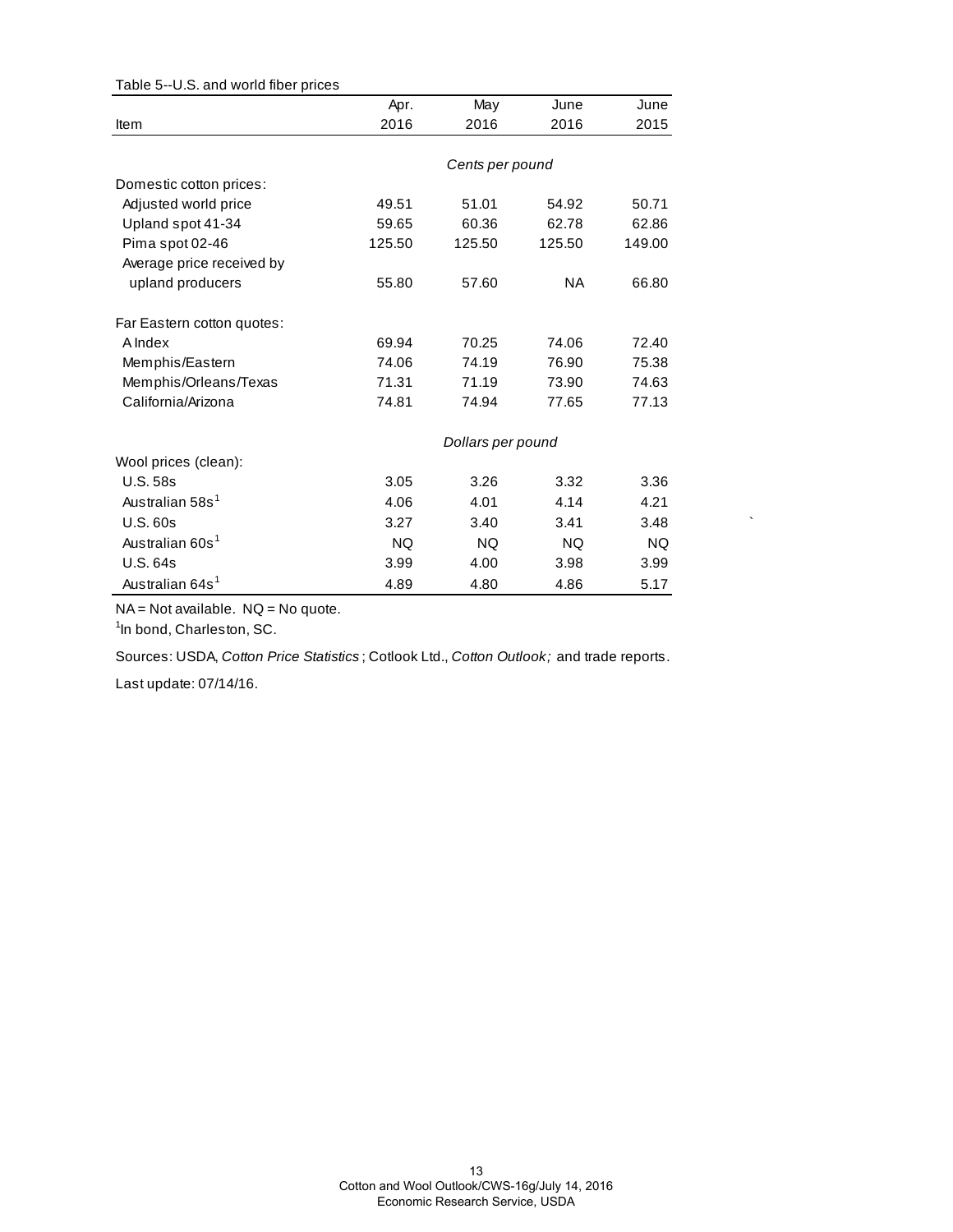| ι αυισ υ<br>$-0.0.$ textife imports, by liber | Mar.         | Apr.      | May       | May       |  |
|-----------------------------------------------|--------------|-----------|-----------|-----------|--|
| Item                                          | 2016         | 2016      | 2016      | 2015      |  |
|                                               | 1,000 pounds |           |           |           |  |
| Yarn, thread, and fabric:                     | 252,439      | 266,995   | 287,907   | 300,913   |  |
| Cotton                                        | 48,400       | 55,791    | 61,974    | 66,185    |  |
| Linen                                         | 25,572       | 19,735    | 19,169    | 21,544    |  |
| Wool                                          | 3,713        | 3,986     | 4,316     | 4,887     |  |
| Silk                                          | 566          | 513       | 812       | 571       |  |
| Manmade                                       | 174,188      | 186,971   | 201,638   | 207,727   |  |
| Apparel:                                      | 750,185      | 784,424   | 880,096   | 879,034   |  |
| Cotton                                        | 411,961      | 417,938   | 468,145   | 471,989   |  |
| Linen                                         | 8,442        | 9,179     | 8,030     | 7,989     |  |
| Wool                                          | 15,688       | 18,426    | 21,174    | 20,387    |  |
| Silk                                          | 7,458        | 8,843     | 8,692     | 8,555     |  |
| Manmade                                       | 306,636      | 330,039   | 374,056   | 370,114   |  |
| Home furnishings:                             | 197,019      | 219,767   | 258,361   | 261,589   |  |
| Cotton                                        | 125,871      | 131,991   | 144,722   | 146,690   |  |
| Linen                                         | 858          | 765       | 1,106     | 977       |  |
| Wool                                          | 374          | 337       | 403       | 283       |  |
| Silk                                          | 114          | 146       | 202       | 186       |  |
| Manmade                                       | 69,802       | 86,528    | 111,928   | 113,454   |  |
| Floor coverings:                              | 81,221       | 80,118    | 88,215    | 82,206    |  |
| Cotton                                        | 11,312       | 10,370    | 10,849    | 10,105    |  |
| Linen                                         | 26,606       | 24,132    | 26,226    | 20,333    |  |
| Wool                                          | 11,459       | 10,458    | 12,567    | 10,962    |  |
| Silk                                          | 3,292        | 2,737     | 2,317     | 2,217     |  |
| Manmade                                       | 28,553       | 32,421    | 36,256    | 38,589    |  |
| Total imports: <sup>1</sup>                   | 1,281,152    | 1,351,619 | 1,514,881 | 1,524,109 |  |
| Cotton                                        | 597,718      | 616,292   | 685,882   | 695,238   |  |
| Linen                                         | 61,478       | 53,811    | 54,530    | 50,843    |  |
| Wool                                          | 31,242       | 33,223    | 38,472    | 36,528    |  |
| Silk                                          | 11,430       | 12,240    | 12,022    | 11,528    |  |
| Manmade                                       | 579,284      | 636,054   | 723,975   | 729,973   |  |

Table 6--U.S. textile imports, by fiber

Note: Raw-fiber-equivalent pounds.

<sup>1</sup>Includes headgear.

Sources: USDA, Economic Research Service; and U.S. Dept. of Commerce,

U.S. Census Bureau.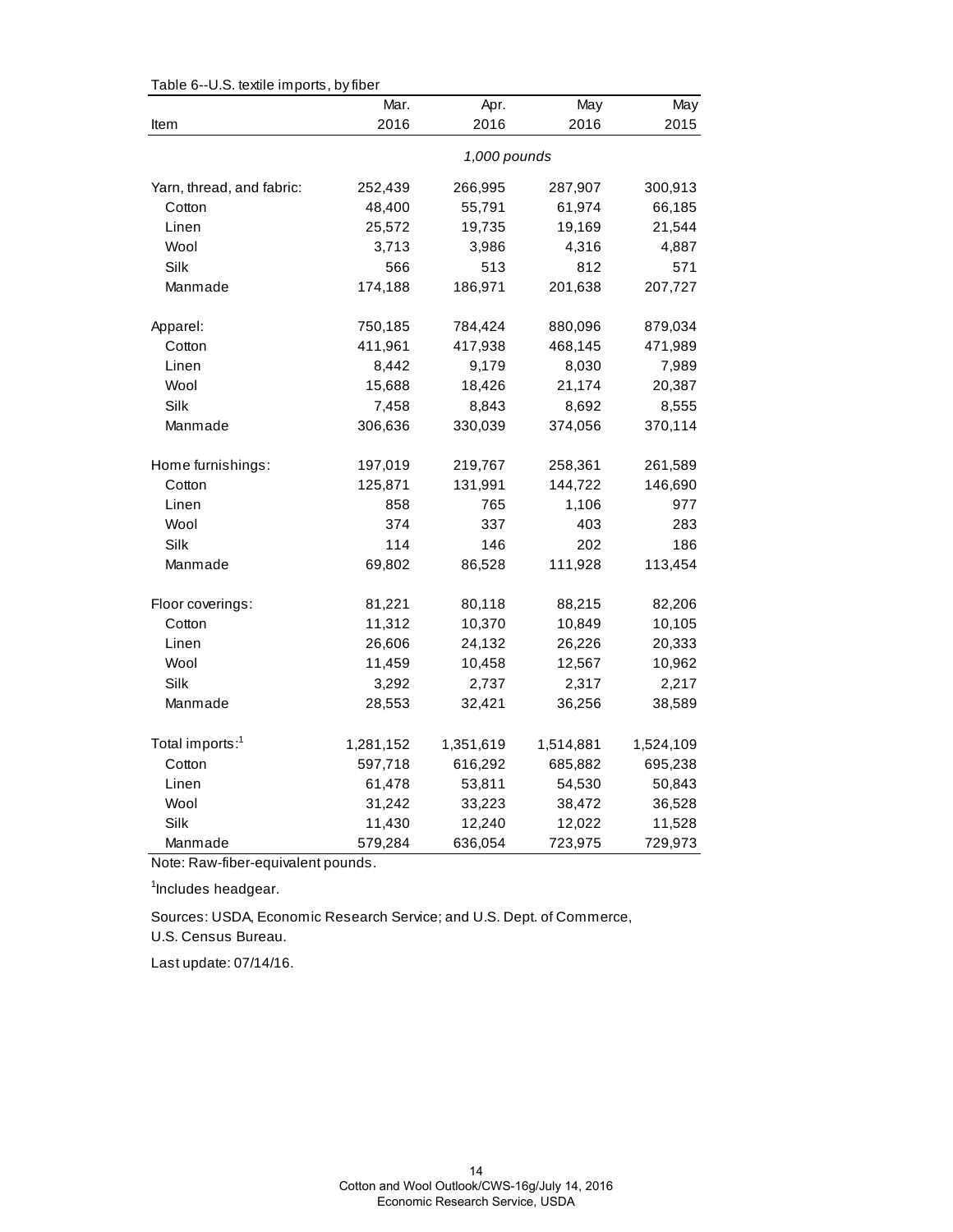| o.o. to alite caputto, by liber | Mar.    | Apr.         | May     | May     |
|---------------------------------|---------|--------------|---------|---------|
| Item                            | 2016    | 2016         | 2016    | 2015    |
|                                 |         | 1,000 pounds |         |         |
| Yarn, thread, and fabric:       | 244,435 | 244,238      | 241,940 | 278,786 |
| Cotton                          | 130,610 | 132,049      | 131,104 | 152,585 |
| Linen                           | 6,687   | 6,450        | 6,278   | 6,288   |
| Wool                            | 2,692   | 2,638        | 3,350   | 3,494   |
| Silk                            | 1,205   | 1,163        | 1,077   | 1,094   |
| Manmade                         | 103,241 | 101,937      | 100,131 | 115,326 |
| Apparel:                        | 24,961  | 24,901       | 24,071  | 25,366  |
| Cotton                          | 10,893  | 11,282       | 10,808  | 10,931  |
| Linen                           | 386     | 294          | 341     | 440     |
| Wool                            | 1,914   | 1,408        | 1,438   | 1,240   |
| Silk                            | 1,348   | 993          | 983     | 849     |
| Manmade                         | 10,421  | 10,924       | 10,501  | 11,907  |
| Home furnishings:               | 3,507   | 4,016        | 4,747   | 5,090   |
| Cotton                          | 1,674   | 1,974        | 2,409   | 2,437   |
| Linen                           | 202     | 192          | 210     | 324     |
| Wool                            | 64      | 67           | 94      | 125     |
| Silk                            | 139     | 143          | 154     | 180     |
| Manmade                         | 1,428   | 1,640        | 1,881   | 2,023   |
| Floor coverings:                | 26,348  | 25,753       | 24,856  | 27,986  |
| Cotton                          | 2,112   | 1,950        | 1,896   | 2,287   |
| Linen                           | 1,115   | 970          | 970     | 1,317   |
| Wool                            | 1,366   | 1,085        | 1,166   | 1,535   |
| Silk                            | 47      | 26           | 42      | 43      |
| Manmade                         | 21,708  | 21,723       | 20,782  | 22,805  |
| Total exports: <sup>1</sup>     | 299,312 | 298,962      | 295,667 | 337,276 |
| Cotton                          | 145,315 | 147,288      | 146,249 | 168,267 |
| Linen                           | 8,391   | 7,905        | 7,799   | 8,369   |
| Wool                            | 6,039   | 5,200        | 6,048   | 6,395   |
| Silk                            | 2,739   | 2,325        | 2,256   | 2,165   |
| Manmade                         | 136,828 | 136,244      | 133,316 | 152,079 |

Table 7--U.S. textile exports, by fiber

Note: Raw-fiber-equivalent pounds.

<sup>1</sup>Includes headgear.

Sources: USDA, Economic Research Service; U.S. Dept. of Commerce,

U.S. Census Bureau.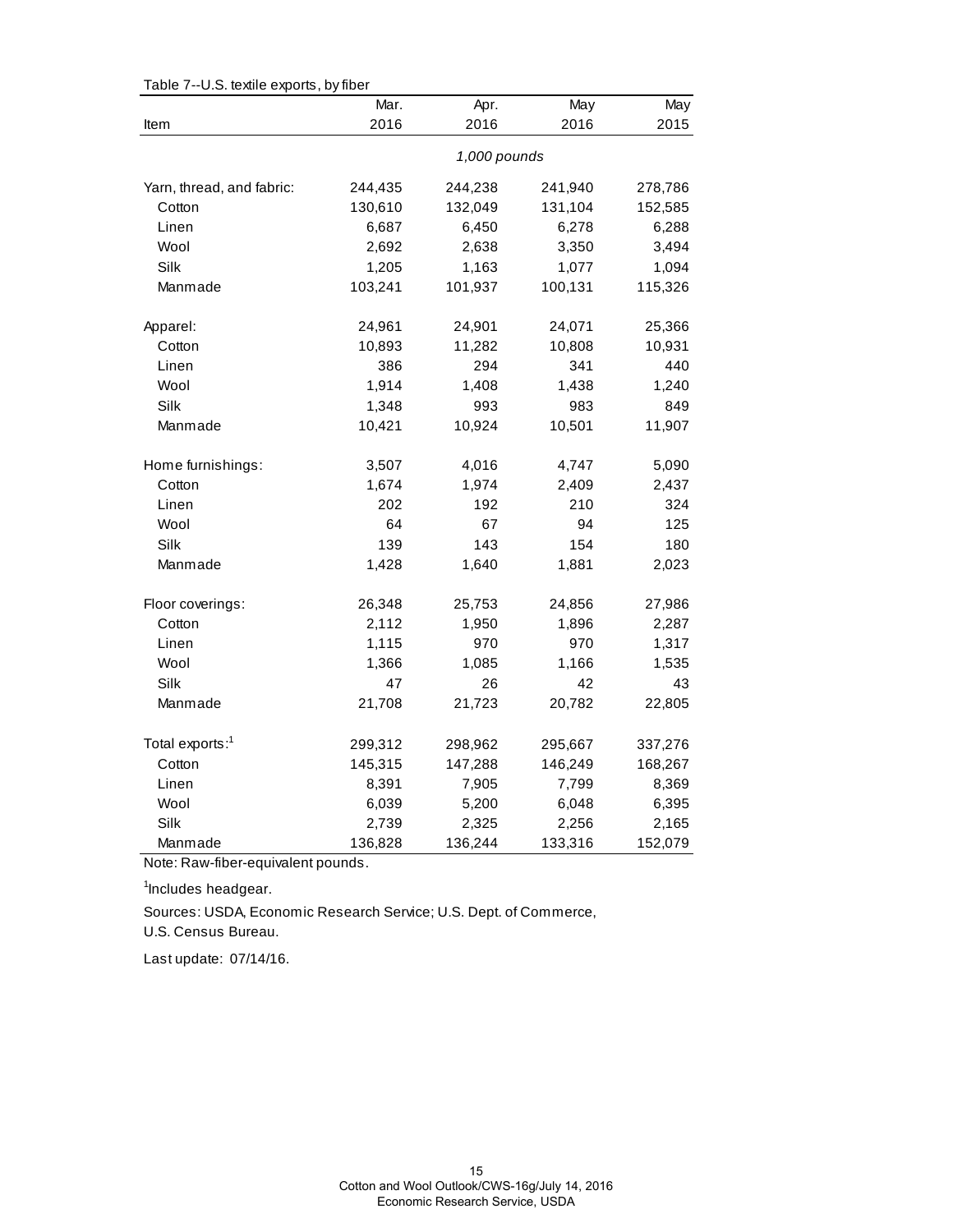| Table 8--U.S. cotton textile imports, by origin |  |  |  |  |
|-------------------------------------------------|--|--|--|--|
|                                                 |  |  |  |  |

|                    | Mar.    | Apr.         | May     | May     |
|--------------------|---------|--------------|---------|---------|
| Region/country     | 2016    | 2016         | 2016    | 2015    |
|                    |         | 1,000 pounds |         |         |
| North America      | 131,439 | 128,915      | 136,696 | 142,463 |
| Canada             | 3,103   | 2,957        | 3,088   | 3,018   |
| Dominican Republic | 8,653   | 8,134        | 9,555   | 9,572   |
| El Salvador        | 18,184  | 20,811       | 18,764  | 18,906  |
| Guatemala          | 7,542   | 7,601        | 7,916   | 7,678   |
| Haiti              | 12,057  | 12,060       | 12,962  | 14,049  |
| Honduras           | 27,116  | 23,263       | 29,224  | 30,128  |
| Mexico             | 37,814  | 39,689       | 38,663  | 41,714  |
| Nicaragua          | 16,896  | 14,359       | 16,463  | 17,387  |
| South America      | 4,174   | 3,626        | 4,261   | 3,957   |
| Colombia           | 1,720   | 1,517        | 1,847   | 1,645   |
| Peru               | 2,201   | 1,841        | 2,089   | 1,936   |
| Europe             | 13,910  | 13,137       | 12,920  | 13,019  |
| Germany            | 1,175   | 1,079        | 1,132   | 1,170   |
| Italy              | 1,627   | 1,589        | 1,578   | 1,827   |
| Portugal           | 1,314   | 1,016        | 1,112   | 1,113   |
| Turkey             | 6,747   | 6,591        | 6,636   | 5,893   |
| Asia               | 435,036 | 457,702      | 518,225 | 521,320 |
| <b>Bahrain</b>     | 2,544   | 2,211        | 2,030   | 1,551   |
| Bangladesh         | 53,549  | 46,677       | 49,499  | 49,150  |
| Cambodia           | 13,543  | 12,978       | 13,907  | 15,530  |
| China              | 122,629 | 166,342      | 209,052 | 214,046 |
| Hong Kong          | 540     | 846          | 1,159   | 1,080   |
| India              | 81,615  | 73,750       | 74,809  | 72,527  |
| Indonesia          | 22,498  | 20,642       | 23,179  | 22,838  |
| Israel             | 773     | 428          | 533     | 649     |
| Japan              | 1,472   | 1,470        | 1,228   | 1,427   |
| Jordan             | 4,510   | 3,568        | 3,510   | 4,641   |
| Malaysia           | 2,123   | 2,306        | 3,545   | 3,213   |
| Pakistan           | 61,059  | 56,207       | 60,755  | 59,527  |
| Philippines        | 3,843   | 3,305        | 3,479   | 3,636   |
| South Korea        | 5,274   | 5,583        | 6,029   | 6,742   |
| Sri Lanka          | 8,130   | 7,590        | 5,743   | 6,416   |
| Taiwan             | 1,617   | 1,727        | 2,199   | 1,993   |
| Thailand           | 4,573   | 4,179        | 4,176   | 4,379   |
| Vietnam            | 43,760  | 46,698       | 52,185  | 50,750  |
| Oceania            | 36      | 63           | 52      | 34      |
| Africa             | 13,123  | 12,849       | 13,729  | 14,444  |
| Egypt              | 6,500   | 6,327        | 6,759   | 7,567   |
| Kenya              | 2,509   | 2,217        | 2,120   | 2,471   |
| Lesotho            | 1,461   | 1,885        | 2,585   | 2,757   |
| Mauritius          | 972     | 639          | 535     | 598     |
| World <sup>1</sup> | 597,718 | 616,292      | 685,882 | 695,238 |

Note: Raw-fiber-equivalent pounds.

<sup>1</sup>Totals may not add due to rounding.

Sources: USDA, Economic Research Service; and U.S. Dept. of Commerce,

U.S. Census Bureau.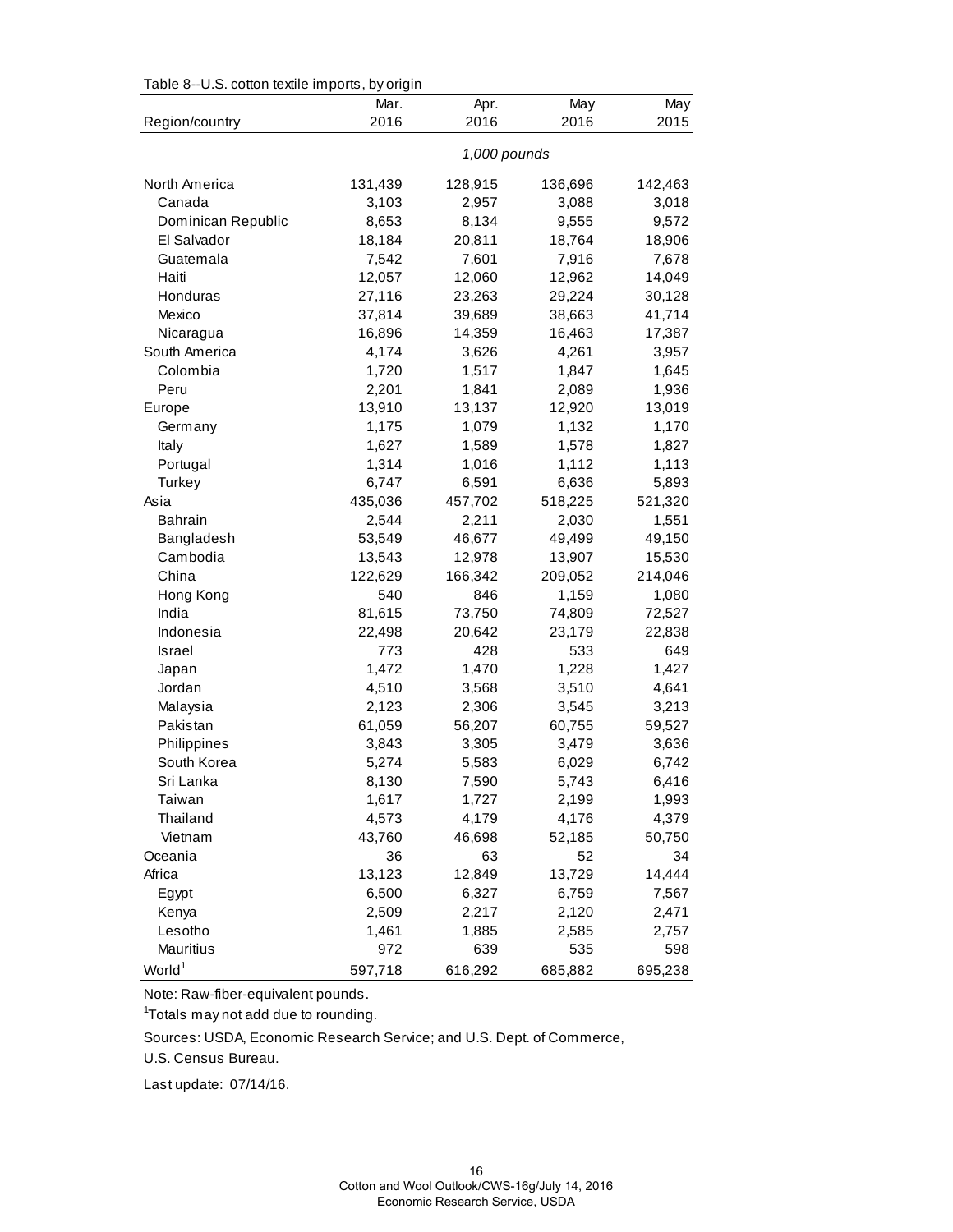| Table 9--U.S. cotton textile exports, by destination |  |  |  |  |
|------------------------------------------------------|--|--|--|--|
|------------------------------------------------------|--|--|--|--|

|                             | Mar.       | Apr.         | May        | May       |
|-----------------------------|------------|--------------|------------|-----------|
| Region/country              | 2016       | 2016         | 2016       | 2015      |
|                             |            | 1,000 pounds |            |           |
| North America               | 124,176    | 124,007      | 123,001    | 144,233   |
| <b>Bahamas</b>              | 133        | 131          | 103        | 103       |
| Canada                      | 8,695      | 9,717        | 10,187     | 9,373     |
| Costa Rica                  | 360        | 336          | 242        | 399       |
| Dominican Republic          | 20,446     | 16,320       | 23,798     | 22,689    |
| El Salvador                 | 3,211      | 2,896        | 2,880      | 8,976     |
| Guatemala                   | 3,089      | 2,711        | 2,328      | 2,090     |
| Haiti                       | 838        | 567          | 26         | 1,177     |
| Honduras                    | 61,116     | 66,783       | 59,907     | 68,062    |
| Mexico                      | 22,418     | 21,032       | 20,319     | 27,911    |
| Nicaragua                   | 3,051      | 2,637        | 2,656      | 2,773     |
| Panama                      | 367        | 321          | 193        | 259       |
| South America               | 5,461      | 6,152        | 4,774      | 5,540     |
| <b>Brazil</b>               | 293        | 362          | 263        | 491       |
| Chile                       | 166        | 195          | 182        | 210       |
| Colombia                    | 3,624      | 4,333        | 3,088      | 3,005     |
| Peru                        | 1,032      | 913          | 900        | 1,276     |
| Europe                      | 3,648      | 3,695        | 4,437      | 3,432     |
| Belgium                     | 336        | 306          | 346        | 407       |
| France                      | 117        | 103          | 109        | 127       |
| Germany                     | 378        | 387          | 411        | 666       |
| Italy                       | 229        | 169          | 167        | 288       |
| Monaco                      | 1,010      | 1,057        | 1,236      | 0         |
| Netherlands                 | 201        | 303          | 291        | 386       |
| United Kingdom              | 875        | 823          | 879        | 981       |
| Asia                        | 9,350      | 10,259       | 10,478     | 13,671    |
| China                       | 5,491      | 6,883        | 7,091      | 8,508     |
| Hong Kong                   | 394        | 416          | 418        | 478       |
| India<br><b>Israel</b>      | 328<br>216 | 170          | 165        | 520<br>69 |
| Japan                       | 1,058      | 191<br>717   | 117<br>760 | 1,170     |
| Saudi Arabia                | 97         | 101          | 148        | 225       |
| Singapore                   | 120        | 108          | 117        | 103       |
| South Korea                 | 437        | 507          | 518        | 442       |
| Taiwan                      | 135        | 144          | 151        | 89        |
| <b>United Arab Emirates</b> | 278        | 193          | 341        | 203       |
| Vietnam                     | 243        | 356          | 186        | 524       |
| Oceania                     | 450        | 438          | 445        | 546       |
| Australia                   | 355        | 313          | 340        | 416       |
| New Zealand                 | 68         | 89           | 77         | 98        |
| Africa                      | 2,231      | 2,737        | 3,113      | 846       |
| Morocco                     | 1,958      | 2,513        | 2,842      | 535       |
| World <sup>1</sup>          | 145,315    | 147,288      | 146,249    | 168,267   |

Note: Raw-fiber-equivalent pounds.

<sup>1</sup>Totals may not add due to rounding.

Sources: USDA, Economic Research Service; and U.S. Dept. of Commerce,

U.S. Census Bureau.